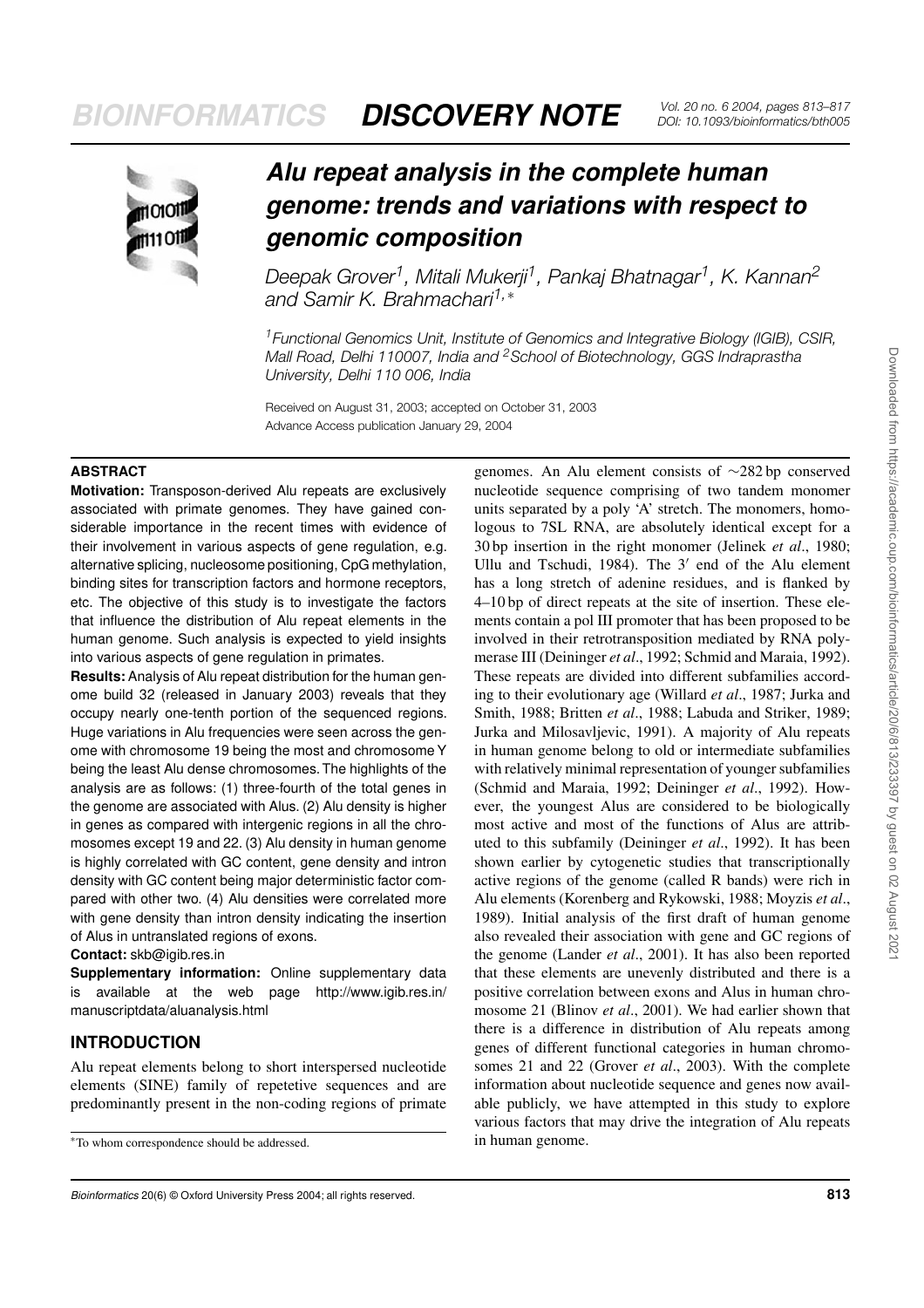

**Fig. 1.** (**a**) Number of Alu repeats in different chromosomes in human genome with vertical segments representing the numbers corresponding to each Alu subfamily. Chromosomes are arranged in descending order of their sizes (sequenced region) on x-axis with the size in Mb given at the top of each bar. (**b**) Variation in Alu and gene densities (percentage of region occupied in the chromosome) in human genome.

# **METHODS**

The nucleotide sequence of human genome was downloaded from NCBI website (ftp://ftp.ncbi.nlm.nih.gov/genomes/ h sapiens; build no. 32). Information about genes, introns and exons was extracted from the available data using custom made PERL programs. Positions and subfamilies of Alu repeats in complete genome were identified using the program REPEATMASKER (http://repeatmasker.genome.washington. edu/) locally installed on compaq alpha sever ES40. Repeat numbers and density for each gene, intron, exon as well as chromosome was subsequently calculated using various PERL programs. Alu density in chromosomes and genes was expressed as Alu percentage, i.e. percentage of the gene/chromosomal region occupied by Alus. For correlation analysis, each chromosome was split into 100 kb intervals and Alu size, gene size, intron size and GC content was calculated individually for all these regions. Here, Alu, gene and intron sizes reflect the length occupied (in bp) by them in each 100 kb interval. Statistical analysis was performed using Statsview package (ver 4.0).

# **RESULTS**

# **Alu distribution in whole genome**

Alu repeats are present in 1 179 211 copies in the genome which together account for nearly 10.8% of the sequenced region of human genome (Supplementary material I). Interestingly, large sized chromosomes were not necessarily associated with more Alu repeats, as shown in Figure 1a where chromosomes have been arranged in descending order of lengths (bp). There are many chromosomes which have more Alus compared with other chromosomes with larger sizes. For example, chromosome 7 has more Alus than chromosomes 3, 4, 5 and 6; chromosome 12 has more Alu elements than chromosomes 8, 10, 11 and X; and chromosome 17 more than 8, 9, 10, 11, 12, 13, 14, 15, 16 and X. Despite all these variations, largest chromosome, i.e. chromosome 1 has highest number of Alus and chromosome Y, the smallest one, has least number of copies of these repeats. It is noteworthy, here, that although chromosome 1 is the largest human chromosome, chromosome 2 is larger than it in terms of region sequenced but contains less Alu repeats than the former.

### **Alu repeat density and association with genes**

Alu densities were found to be highly variable among different chromosomes in human, with chromosome 19 being the most Alu rich chromosome having 26.3% of the region covered by these repeat elements. Other Alu dense chromosomes were chromosomes 17 (19.1%), 22 (18.2%) and 16 (16.8%). Chromosome Y, in addition to having the least number of Alu repeats, also has the least density (7.5%) closely followed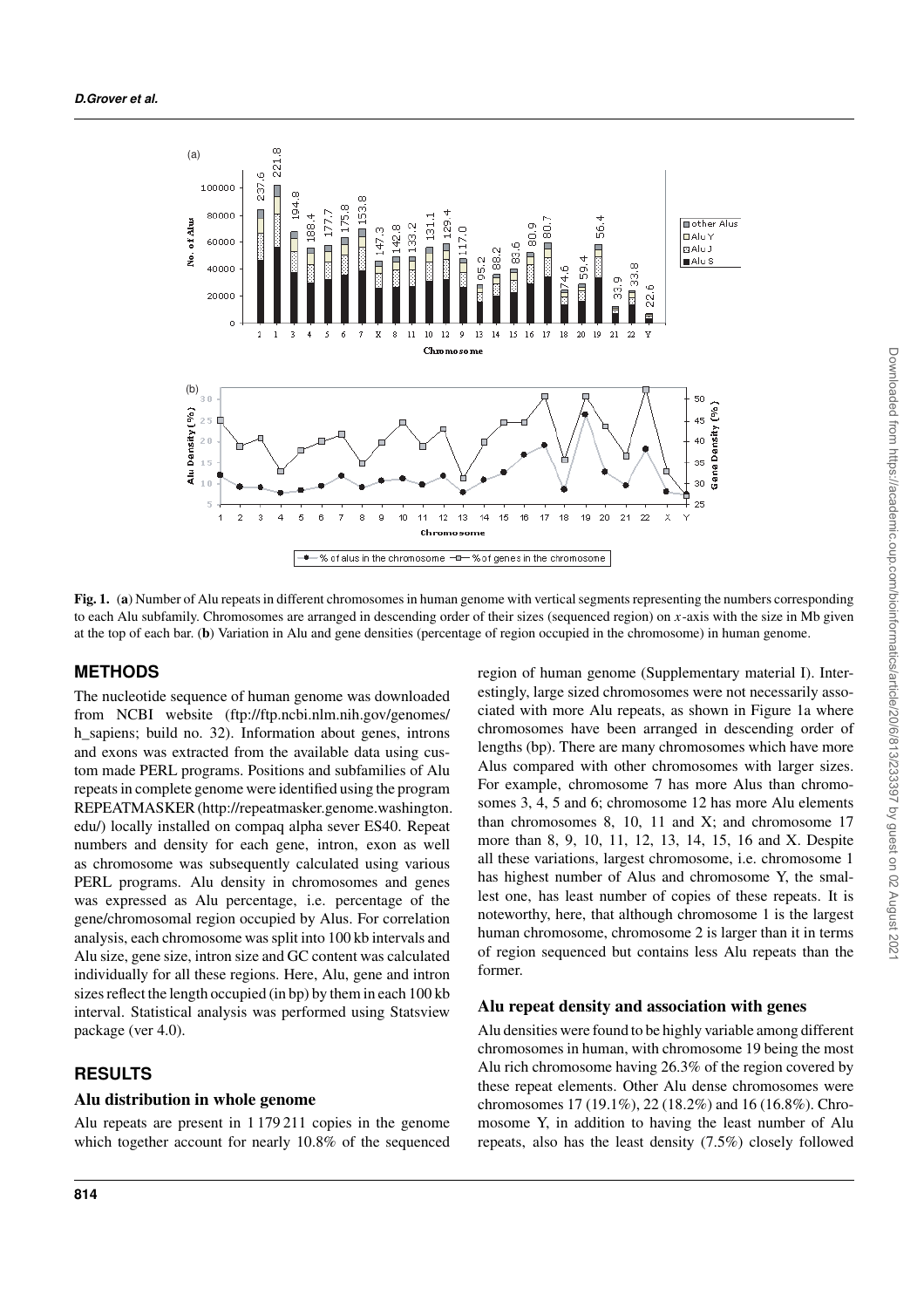

**Fig. 2.** Plot of correlation coefficients for various chromosomes in human genome. Correlation for Alu–intron, Alu–gene and Alu–GC is shown as separate curve and P-values are shown at right-hand side of the plot.

by chromosomes 4 (7.8%) and 13 (8.0%). Interestingly, the pattern of Alu densities across chromosomes was found highly similar to the pattern of gene densities (Fig. 1b). Statistical analysis revealed that Alu and gene densities are significantly correlated ( $r = 0.83$ ,  $P < 0.0001$ ). Chromosome 22 has the highest gene density in human genome (52.3%) and chromosome Y has least (27.1%).

#### **Alus in intergenic and intragenic regions**

Out of 27 963 genes so far identified in complete genome, Alu insertions were seen in nearly three-fourth of the genes. To analyze Alu distribution within genes, Alu percentage for each gene was calculated, which represents the Alu covered region within that gene. 8501 genes were found to have  $\langle 10\%$ Alu content, 6453 genes had Alus percentages ranging from 10 to 20%, 3534 genes had 20–30%, 1860 genes had 30–40% and 685 genes had >40% Alus whereas remaining 6930 genes were found without any Alu insertions. This clearly reflects that Alus are not uniformly distributed within genes (Supplementary Figure 4). A comparative analysis between intragenic and intergenic regions showed that Alu coverage is higher in genes (12.5%) than the intergenic regions (9.6%). The predominance of Alu densities in genes was observed in every chromosome except chromosomes 19 and 22 (Supplementary Figure 3). Within genes, Alus were mostly seen in intronic regions, occupying 12.8% of the intronic regions. As expected, they were rarely found in exons, with total Alu coverage of exons being 1.6%.

#### **Distribution of Alu subfamilies**

The most abundant Alu subfamily is the Alu S occupying 6.4% region of the genome and is followed by oldest Alu subfamily, Alu J (genomic coverage ∼2.5%). Members of younger Alu subfamily, known as Alu Y, are extremely less represented (genomic coverage ∼1.5%) compared with older subfamilies. A very small contribution (genomic coverage ∼0.4%) comes from Alu elements that do not belong to any

of these subfamilies which include mainly truncated Alus and Alu monomers. At chromosomal level, there were significant differences in distribution of Alu repeat subfamilies  $(\chi^2 = 2189.34, d.f. = 48, P < 0.0001)$ . Chromosome Y, the most Alu poor chromosome, was richer in members of Alu Y subfamily compared with other chromosomes whereas it has very low densities of Alu S and J, in fact, least density of Alu S in human genome. Similar trend was observed in chromosomes 13 and 9, with chromosome 13 having least density of Alu J subfamily (Supplementary material II). On the other hand, Chromosomes 8 and X were richer in Alu S and J subfamilies and contained very low densities of Alu Y, with chromosome X being the least Alu Y dense chromosome in the genome. Another interesting observation was that correlation of Alu J and Alu S with GC content was higher  $(r = 0.38, P < 0.0001)$  as compared with Alu Y  $(r = 0.29, P < 0.0001).$ 

#### **Correlation analysis**

To elucidate the various factors that may affect the accumulation of Alu repeats in various regions of human genome, a correlation analysis was performed. It was found that Alu density is significantly positively correlated  $(P < 0.0001)$ with gene density, intron density and GC content (Fig. 2). Although the extent of correlation is different among different chromosomes, GC content seems to have highest association with Alu density overall, followed by gene density and intron density.

#### **DISCUSSION**

Nearly 45% portion of the human genome is occupied by transposon-derived repeat elements (Lander *et al*., 2001). Earlier considered non-functional, they are now associated with various regulatory functions and are believed to interact with the whole genome to influence its evolution (Makalowski, 2000). To understand the mechanisms and means of such interactions, it is important to examine carefully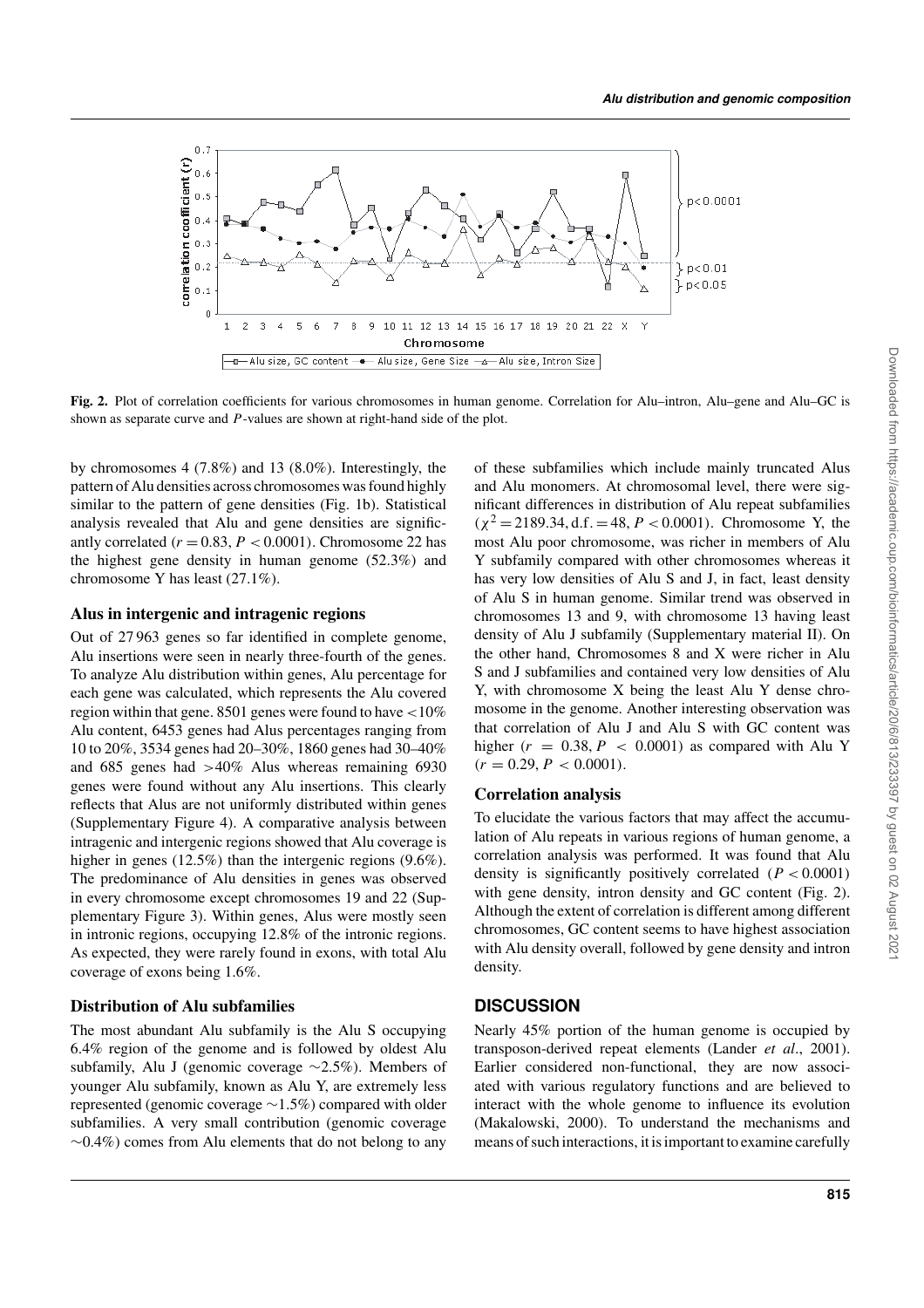the positioning of these repeat elements. For this purpose, we have carried out extensive analysis of the distribution of Alu repeats, which are one of the most abundant and biologically important repeat elements in human. The analysis reveals many interesting features of these repeats which are as follows.

Alu repeats have a copy number of over one million in the human genome, which is much higher than previous estimates (Weiner, 2000; Deininger and Batzer, 1999). The frequency of their occurrence in the sequenced region, on average, comes out to be about one repeat element per 2.5 kb, which is also higher than previous estimates (Mighell *et al*., 1997). Moreover, we believe that the data reported here is an under-representation of the total Alu number as repeat rich regions are difficult to sequence completely. Alu repeats do not seem to be randomly spread in the genome, as indicated by unrelated Alu frequencies and chromosome sizes in many cases, particularly chromosomes 7, 12, 17 and 19. In case of random distribution, one would have expected a continuous decline in Alu numbers with decreasing chromosome sizes in Figure 1, but that is not the case.

The analysis showed that there is a clear difference between Alu densities across different chromosomes in human genome (Fig. 2). Chromosome 19 is the most Alu dense chromosome and chromosome Y has the least Alu density. Interestingly, Alu density variations were similar to gene density variations for all chromosomes, with correlation between two variables being highly significant. Alu occurrence was more frequent in intragenic regions as compared with intergenic regions  $(P < 0.0001)$ . Thus, analysis of Alu distribution in genes elucidates two important points—(1) statistically significant correlation between Alu and gene densities across different human chromosomes indicates that gene density is a major driving factor for Alu accumulation within a chromosome and (2) a higher Alu density in intragenic regions indicates that these elements are preferred in genes.

Interestingly, the two chromosomes with highest Alu and gene densities in the human genome, namely 19 and 22, are the ones with higher intergenic Alu densities. It may be a consequence of gene underpredictions or other factors affecting Alu distribution and is a subject for future studies.

To explore the association of genes, introns and GC content with Alu repeats in genome, a correlation analysis was performed for equal sized intervals in human genome. Results of the analysis revealed that with minor differences from one chromosome to the other, overall Alu density is correlated with three variables in the order GC content  $>$  gene density  $>$ intron density. Higher correlation with genes than introns points towards the Alu insertions in untranslated region of exons.

The abundance of Alu subfamilies in human genome is in the order Alu  $S >$  Alu  $J >$  Alu Y, with significant variations in proportion of these subfamilies across chromosomes,

e.g. chromosomes 9, 13 and Y contain more Alus belonging to young subfamilies in contrast to chromosomes 8 and X which are enriched in older Alus. These variations were not correlated with GC content, gene density or intron density. Higher correlation of older Alus with GC content than younger ones is in accordance with initial estimates (Lander *et al*., 2001). This indicates that Alus probably insert randomly in the genome followed by selection in specific regions that leads to non-random distribution finally.

To summarize, our analysis shows that there is significant association of Alu density in the human genome with gene density, intron density as well as GC content. However, a closer inspection shows that there are many regions inside the chromosomes where Alu distribution could not be explained by these factors. Non-uniform Alu distribution inside genes further strengthens this observation. Our previous work (Grover *et al*., 2003) as well as reports of other groups (Lander *et al*., 2001; Mighell *et al*., 1997) indicate that Alu distribution is influenced by specific functional properties of genomic regions. In future, extensive analysis of Alu repeats taking into account genomic composition as well as functional attributes would be helpful in elucidating the exact biological role for them.

# **REFERENCES**

- Blinov,V.M., Denisov,S.I., Saraev,D.V., Shvetsov,D.V., Uvarov,D.L., Oparina,N.Iu., Sandakhchiev,L.S. and Kiselev,L.L. (2001) Structural organization of the human genome: distribution of nucleotides, Alu-repeats and exons in chromosomes 21 and 22. *Mol. Biol. (Moskow)*, **6**, 1032–1038.
- Britten,R.J., Baron,W.F., Stout,D.B. and Davidson,E.H. (1988) Sources and evolution of human Alu repeated sequences. *Proc. Natl Acad. Sci., USA*, **85**, 4770–4774.
- Deininger,P.L. and Batzer,M.A. (1999) Alu repeats and human disease. *Mol. Genet. Metab.*, **67**, 183–193.
- Deininger,P.L., Batzer,M.A., Hutchison,C.A., III and Edgell,M.H. (1992) Master genes in mammalian repetitive DNA amplification. *Trends Genet.*, **8**, 307–311.
- Grover,D., Majumder,P.P., Rao,C.B., Brahmachari,S.K. and Mukerji,M. (2003) Nonrandom distribution of alu elements in genes of various functional categories: insight from analysis of human chromosomes 21 and 22. *Mol. Biol. Evol.*, **20**, 1420–1424.
- Jelinek,W.R., Toomey,T.P., Leinwand,L., Duncan,C.H., Biro,P.A., Choudary,P.V., Weissman,S.M., Rubin,C.M., Houck,C.M., Deininger,P.L. and Schmid,C.W. (1980) Ubiquitous, interspersed repeated sequences in mammalian genomes. *Proc. Natl Acad. Sci., USA*, **77**, 1398–1402.
- Jurka,J. and Milosavljevic,A. (1991) Reconstruction and analysis of human Alu genes. *J. Mol. Evol.*, **32**, 105–121.
- Jurka,J. and Smith,T. (1988) A fundamental division in the Alu family of repeated sequences. *Proc. Natl Acad. Sci., USA*, **85**, 4775–4778.
- Korenberg,J.R. and Rykowski,M.C. (1988) Human genome organization: Alu, lines, and the molecular structure of metaphase chromosome bands. *Cell*, **53**, 391–400.